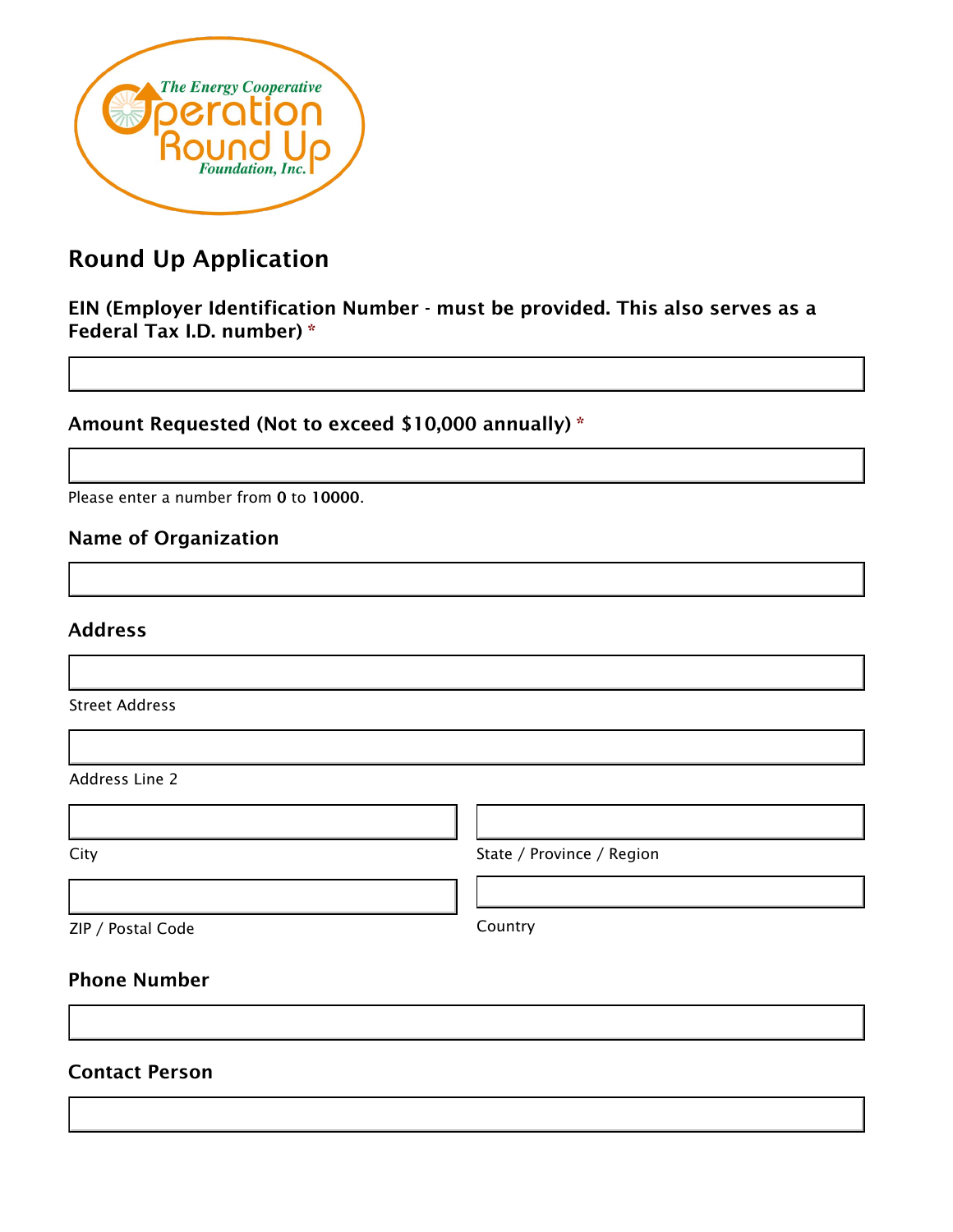### Email Address \*

### Website

| http: |
|-------|
|-------|

Is organization/agency requesting funding a tax exempt I.R.C. Section 501(c) (3) organization or a governmental entity: If yes, a copy of the organization's I.R.C. Section 501(c)(3) determination letter from the Internal Revenue Service or evidence of the organization's status or a governmental entity must be attached.

Yes Yes

A copy of financial statement(s) for most recent year shall be provided. Please submit your most recent Form 990 or Audit Report. We request the provided information include a detailed balance sheet and income statement for the most recent completed fiscal year.

### Does your organization serve individuals located within the service area?

- Morrow
- $\bigcap$  Richland
- Licking
- Coshocton
- Morgan
- Holmes
- Delaware
- Franklin
- Ashland
- Muskingum
- $\bigcirc$  Perry
- Hocking
- $\bigcirc$  Knox
- Fairfield
- Guernsey

# Does organization/agency serve outside above named counties?

Yes Yes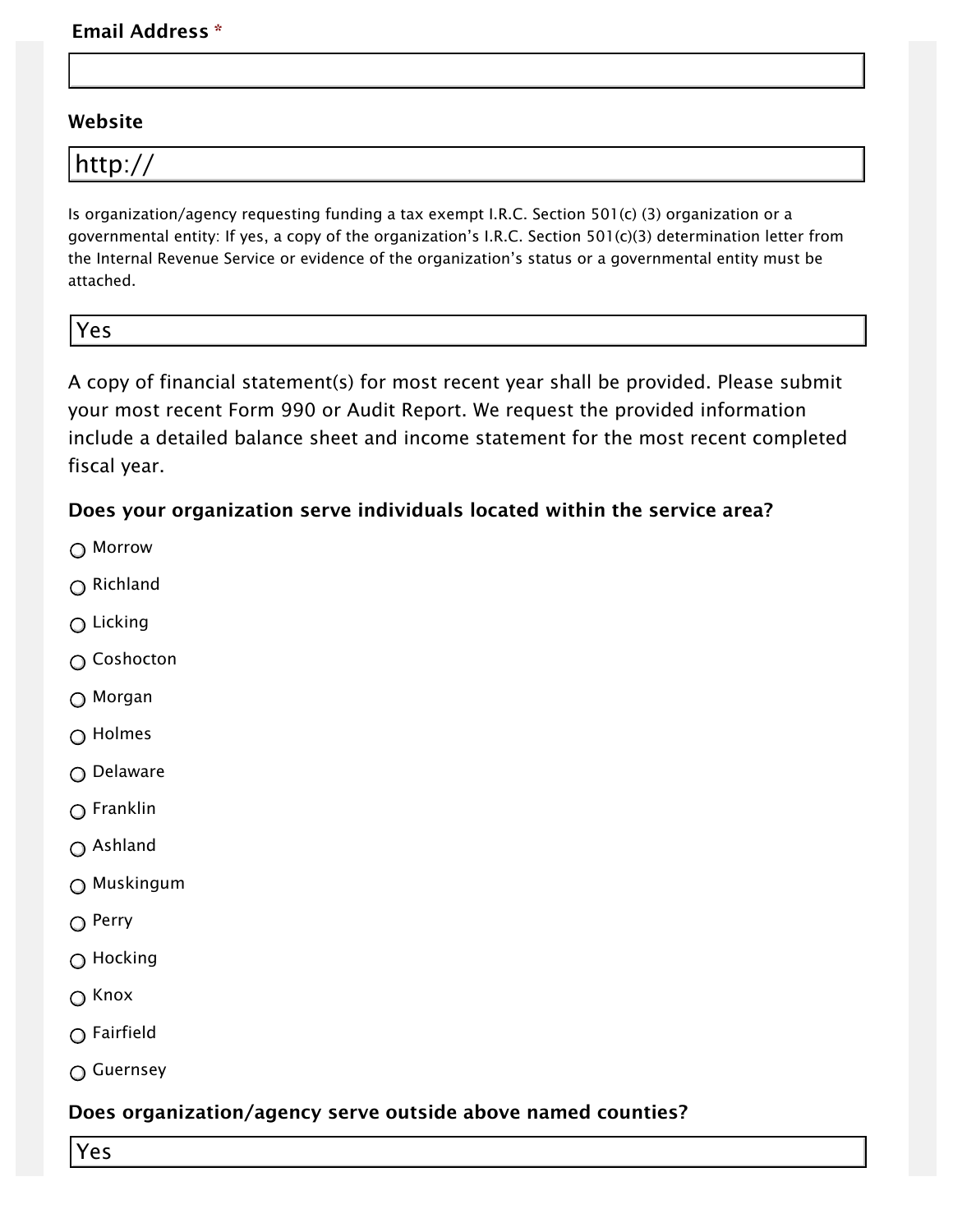State Purpose of Organization/Agency Request (include amount requested and specifics of how funds will be used). Please include detailed invoices, quotes, or purchase orders to support your funding requests if available.

# List other sources of funding for request as described in the above:

# Please mark all that apply regarding your funding request:

- □ Operating
- $\Box$  Capital
- $\Box$  Re-occuring expenditure
- $\Box$  One time expenditure
- □ Covers all expected costs
- □ Additional funding from other sources required
- $\Box$  Received prior awards

If the organization has sufficient resources (cash/investments/other current assets) to complete the project without additional funding, please explain why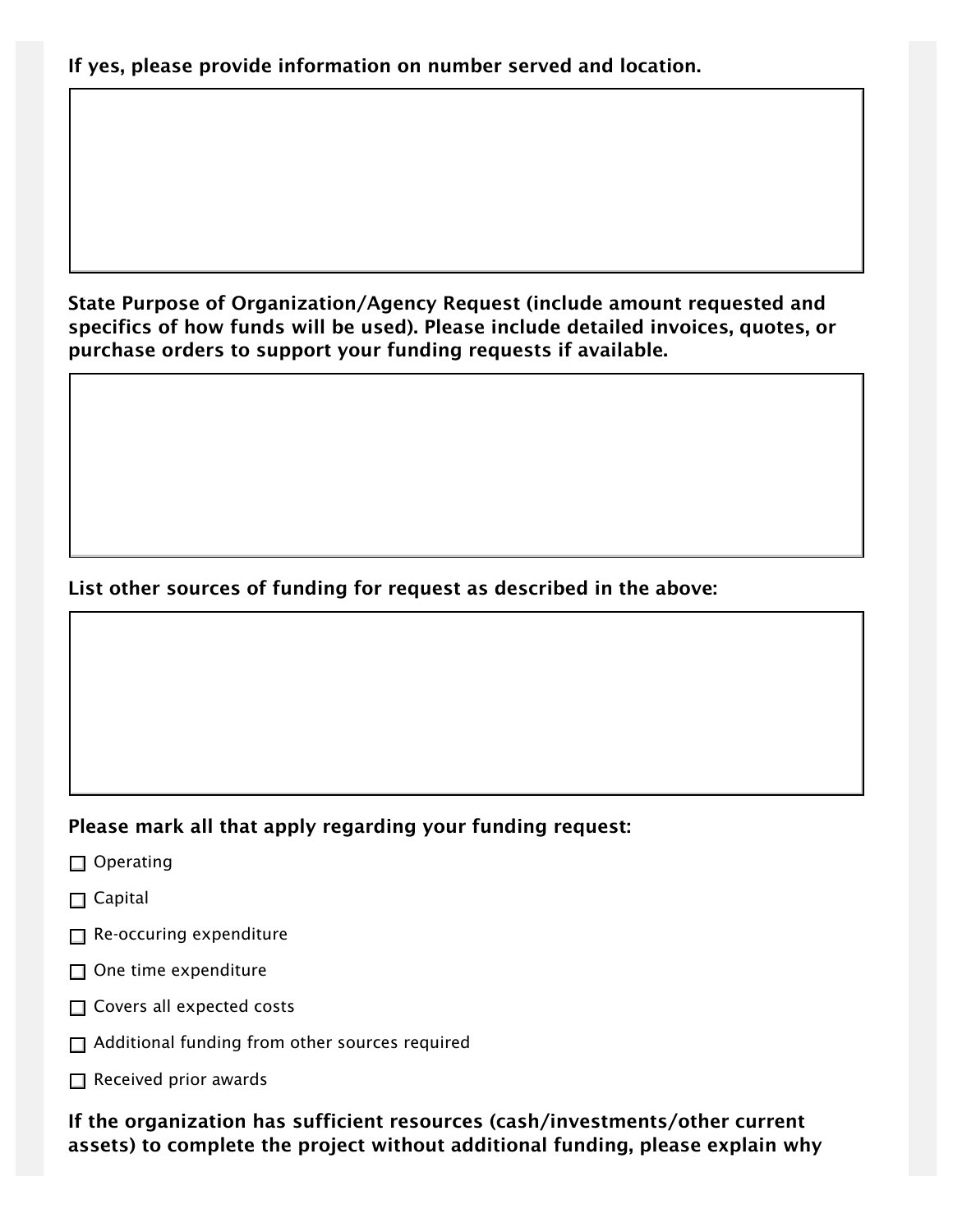If additional funding beyond the requested amount is required to complete the project/program, please explain how you plan to meet the funding short coming. Explain what you have done to obtain other sources of funding (or what you will be doing to achieve this):

# How are organization's/agency's programs measured for effectiveness?

### Please list three references.

### Checklist:

501c3 determination letter or documentation demonstration organization is a  $\Box$ government entity.

 $\Box$  Detailed financial information as described in Item 7.